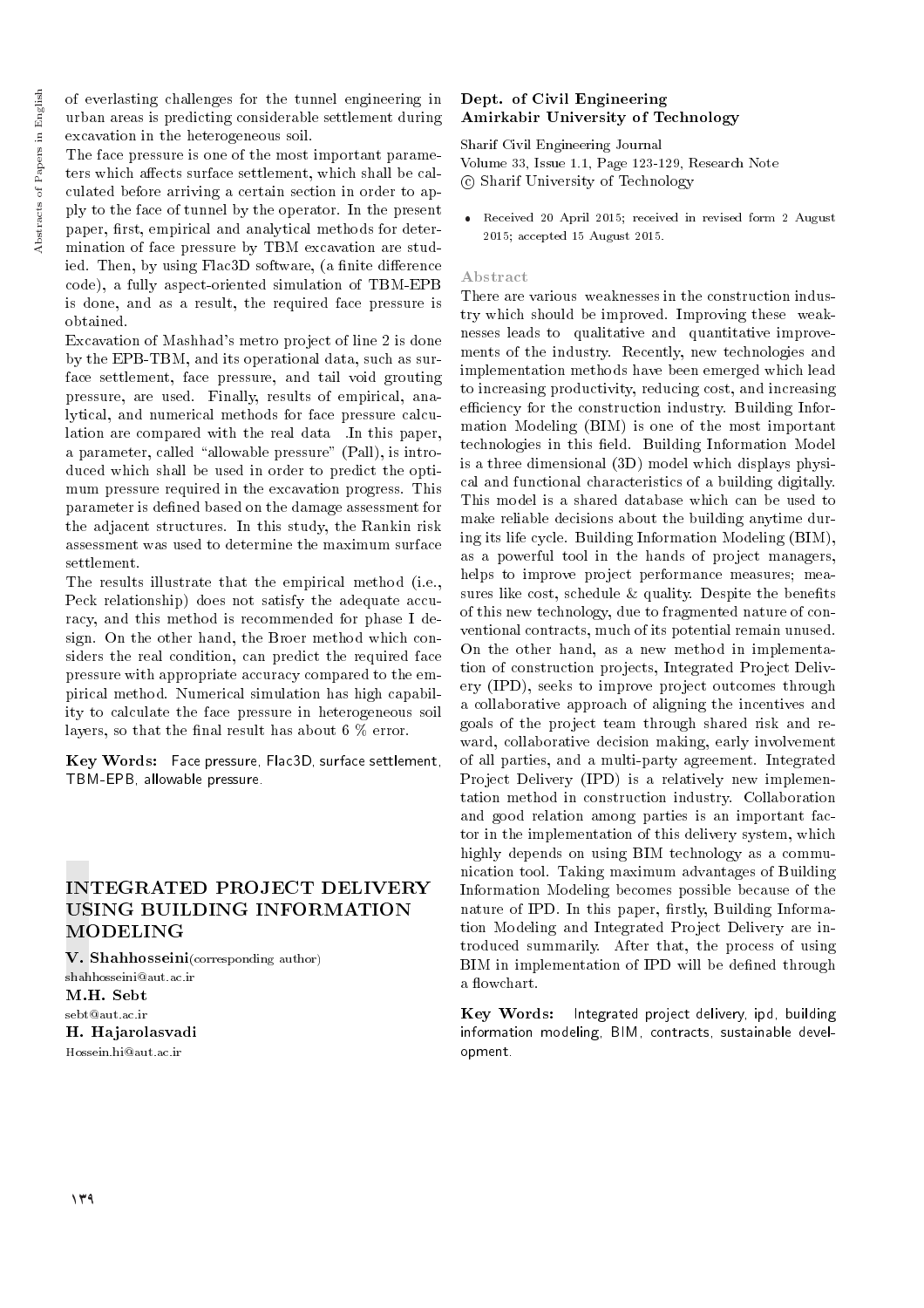reduces seismic demand of structure in comparison with moment-resisting frames with welded rigid connections. Moreover, post-tensioned connections modeled with the OPENSEES software and accuracy of modeling were compared with that of experimental results. The seismic demand of post-tensioned steel moment-resisting frames by a change in initial post-tensioning force for 4 ,7 and 10 story frames was evaluated under static and dynamic nonlinear analyses. The results indicated that with increasing initial post- tensioning force drift angle, residual drift angle was decreased, but by increasing the excessive initial force, leading to increase of base shear, energy dissipation in connections and development of local buckling in beam 
ange were redued.

Key Words: Post-tensioning force, drift angle, energy dissipate, relative rotation connection.

## INVESTIGATION OF ZEOLITE EFFECT ON TENSILE STRENGTH OF BABOLSAR SAND STABILIZED WITH CEMENT

M. Abbasi(corresponding author) Mojtaba.abasi13@yahoo.com Faculty of Civil Engineering Mazandaran Institute of Technology E. Shooshpasha shooshpasha@nit.ac.ir H. MolaAbasi hma@stu.nit.ac.ir Faculty of Civil Engineering Babol University of Technology

Sharif Civil Engineering Journal Volume 33, Issue 1.1, Page 123-129, Research Note

c Sharif University of Technology

 Received 17 January 2015; received in revised form 7 July 2015; accepted 27 July 2015.

#### Abstract

The lack of accessibility of high- quality materials and the increased costs associated with the use of these materials will finally necessitate engineers to use local soils. In such cases, ground improvement behaved satisfactorily in many conditions. Ground improvement can be defined as the procedure of increasing shear strength parameters and decreasing the permeability and compressibility of the soil. Different methods can be used to improve the geotechnical properties of the problematic soil, one of which is using additives. Additive stabilization is achieved by the addition of proper percentages of cement, lime, fly ash, bitumen, or combinations of these materials to the soil. The selection of type and determination of the percentage of additive to be used are dependent upon the soil classication and the degree of improvement in desired soil quality. It is known that, when using soil-cement as a compacted layer over low bearing capacity soil, the system failure usually happens under tensile stresses at the base of the improved layer. Then, it would seem more reasonable to use the tensile strength as a direct measure of the soil-cement strength. In this investigation, zeolite and its effect on compaction are studied as one of addictive material to cement. Therefore, Kilinopiolite kind of zeolite, Neka cement type 2, and Babolsar sand are used. 24 combination types of cement and zeolite include different cement percentages: 2, 4, 6, and 8 percent of the total dry weight of samples and replacement percent's of 0, 10, 30, 50, 70, and 90 zeolites with cement. In this article, first, soil mixture and producing samples based on standard compaction test have been done. Results show that by increasing the replacement percentages of zeolite with cement, decreasing maximum dry density and 14% optimum water content approximately concluded. Also, by replacing 30 percentage of cement by zeolite material, the tensile strength increased up to 40 % in comparison with cemented samples.

Key Words: Stabilization, cement, zeolite, compaction, brazilian tensile test.

## 3D STABILITY ANALYSIS Of HETEROGENEOUS FACE EXCAVATION BY TBM- EPB MACHINE -CASE STUDY LINE 2 METRO OF MASHAD

#### B. Eslami

behnameslami1388@gmail.com A. Golshani(corresponding author) golshani@modares.ac.ir Faculty of Civil and Environmental Engineering Tarbiat Modares University

Sharif Civil Engineering Journal Volume 33, Issue 1.1, Page 131-138, Research Note

c Sharif University of Technology

 Received 26 January 2015; received in revised form 20 May 2015; accepted 25 July 2015.

#### Abstract

Surface settlement is a disadvantage of construction of shallow tunnels in urban areas which leads to the damaging the existing structures and subsurface utilities. One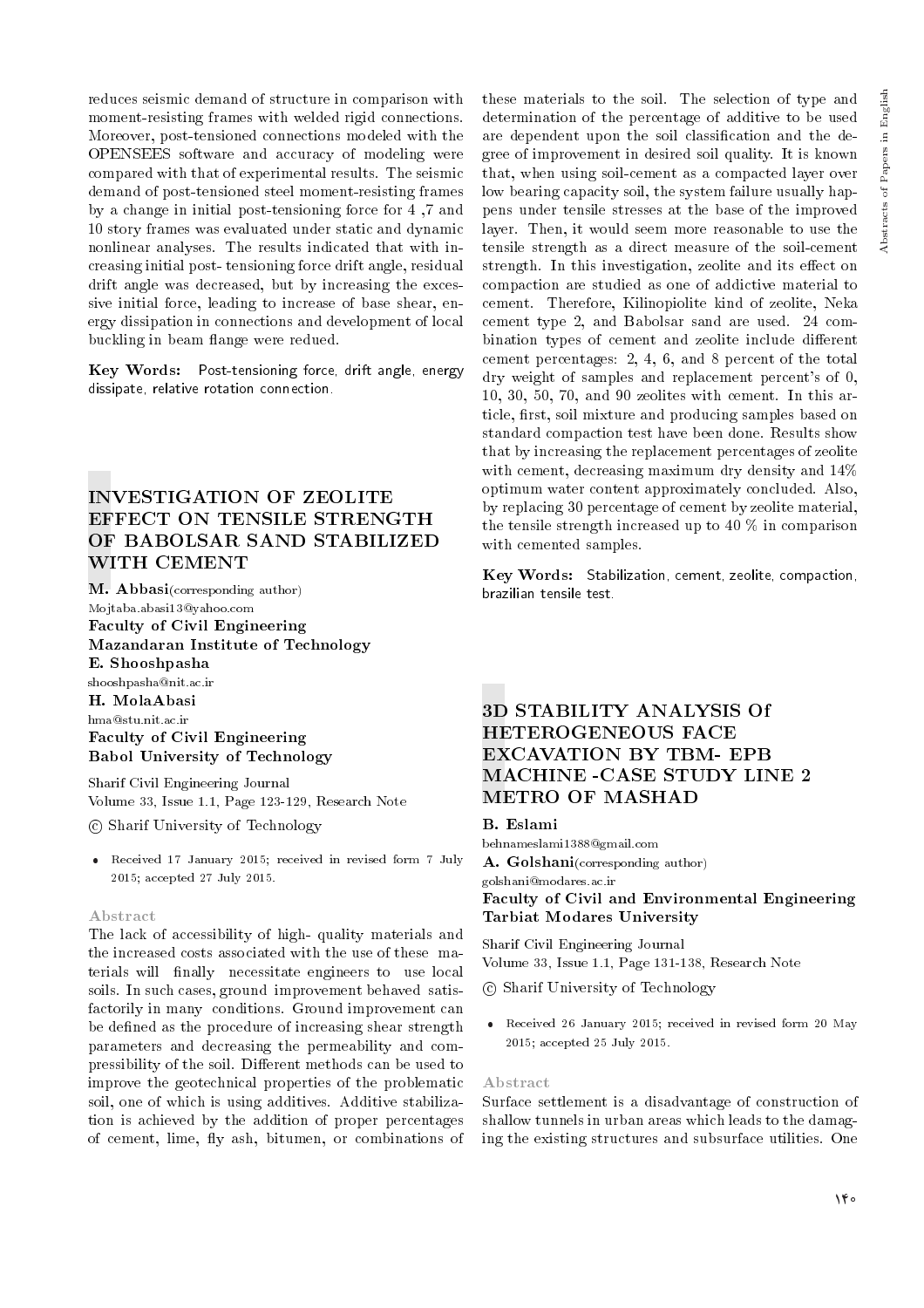## MULTIPLE LOAD USING TOPOLOGY OPTIMIZATION

B. Ahmadi-Nedushan(corresponding author)

behrooz.ahmadi@gmail.com

M. Kamalodini kamalodini.mohammad@yahoo.com

N. Baghadam nima.baghaam@gmail.com

Dept. of Civil Engineering Yazd University

Sharif Civil Engineering Journal Volume 33, Issue 1.1, Page 99-110, Research Note

c Sharif University of Technology

 Received 19 January 2015; received in revised form 28 July 2015; accepted 5 August 2015.

#### Abstract

In the last two decades, strut-and-tie model (STM) has been the most widely used method for design of reinforced concrete disturbed regions. Continuum topology optimization is the latest method for determining appropriate STM. This method does not have limitations of conventional methods.

In this article, an efficient methodology is presented for development of STM for reinforced concrete members under multiple loading conditions. Solid isotropic material with penalization (SIMP) topology optimization algorithm is employed to minimize elastic strain energy of the models. In order to prevent checkerboard patterns and mesh dependency, the sensitivity filtering was applied and design variables were updated using the optimality criteria.

Two numerical examples were used to investigate the effectiveness of the proposed methodology. The first example is a shear wall with asymmetric opening under reversed static loading. The ultimate load to steel weight ratio was used as the criteria to compare the models with different volume fractions. CAST software was used for analysis and design of models. Nonlinear Finite Element models were developed to obtain load-deflection curves for different models.

In the second example, a new criterion was used to compare the STM of a corbel under horizontal and vertical static loads. Effects of different filtering radii were also investigated. The results of this example show that models obtained from topology optimization are efficient and require the minimal steel reinforcement when compared with conventional models. The results indicate that a volume fraction in the range of  $0.35$ -0.45 leads to efficient and optimum models. A low filtering radius results in models with redundant members and a high filtering radius results in removal of members from model. It should be noted that using topology optimization under multiple loads also results in saving the CPU time for analysis and design.

Key Words: Strut-and-tie, topology optimization, multiple loads, shear wall, corbel.

## THE EFFECTS OF INITIAL POST TENSIONING FORCE ON SEISMIC BEHAVIOR OF STEEL MOMENT RESISTING FRAMES BY POST - TENSIONED CONNECTIONS

#### M. Gerami

(corresponding author) mgerami@semnan.ac.ir

M. Khatami

m.khatami672@gmail.com Faculty of Civil Engineering Semnan University

Sharif Civil Engineering Journal Volume 33, Issue 1.1, Page 111-121, Research Note

c Sharif University of Technology

 Received 5 January 2015; received in revised form 6 June 2015; accepted 25 July 2015.

#### Abstract

After Northridge earthquake in 1994, different details were recommended for constructing new momentresisting connections to attain a ductile behavior under earthquake excitations. The main aim of these aforementioned details, was just to avoid the occurrence of failure in the weld and transmit the inelastic deformation of beams in the interior span of the beam rather than the joint connection area. As a substitution instead of welded moment-resisting connections, researchers recommended the utilization of post-tensioned moment connections in moment-resisting frames to resist against earthquake loading. This study is to investigate the seismic behavior of the connections. Post-tensioned connections are composed of high-strength steel cables, which are erected parallel to the beam webs, and then are crossed through the column, and finally would be fixed at the column's 
ange face. Firstly, steel cables create compression between beam and column 
anges; secondly, they provide the resisting-moment of connections against applied service loads, and eventually these cables would cause self-centering of columns, which means that the columns would get back to their initial position after they are tilted by earthquake excitation. Moreover, two steel angle sections are added at the top and bottom surfaces of these connections, in order to dissipate the earthquake energy in the joint area. Results of previous research indicate that the use of posttensioned connections in steel moment-resisting frames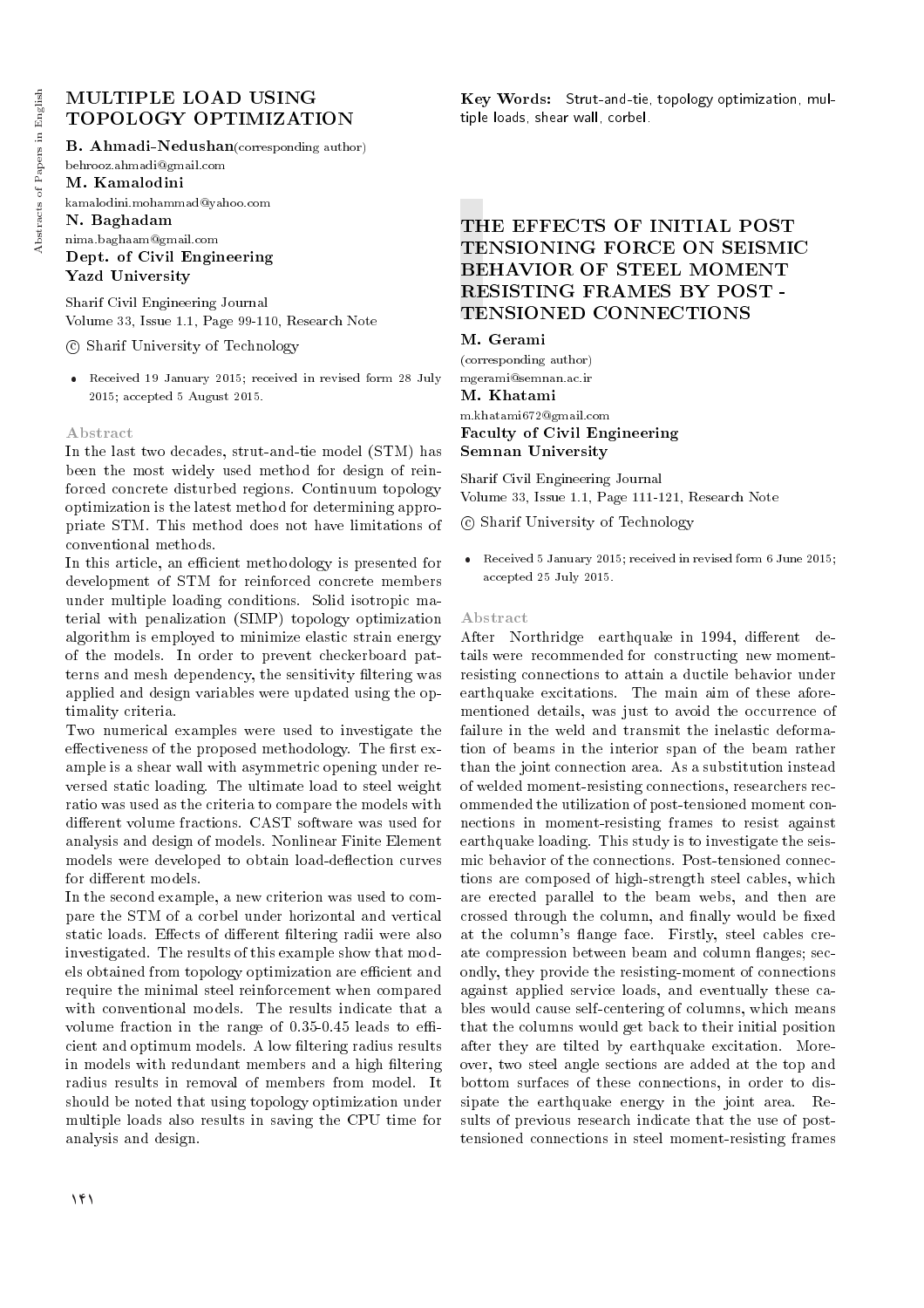corresponding risks. An appropriate risk management of a project helps project managers in getting safe conditions for project design and implementation. Therefore, one area in which there is a necessary need for decision making is project risk management. One of the main steps in risk management is risk assessment and risk ranking, which are important parts of risk management. On the other hand, tunneling projects are now risk-prone activities in mining engineering context. Missing or incomplete risk management in tunneling projects leads to negative consequences, such as longer project time and increased costs. Due to the multiplicity of risk factors in an urban mechanized tunneling project by Earth Pressure Balance ( EPB ) machine, ranking risk is a complex convoluted procedure. So, it is necessary to use multicriteria decision-making ( MCDM ) methods. Hence, in this paper, in order to analyze the risks of a tunneling project in Tehran Metro-Line 7, we suggest to use Technique for Order of Preference by Similarity to Ideal Solution ( TOPSIS ) method. It is a method for aggregation that compares a set of alternatives by identifying weights for each criterion. It then normalizes scores for each criterion and calculates the geometric distance between each alternative and the ideal alternative. The obtained results show that financial and human resource factors get the first high risk ranks. Furthermore, the risk of dealing with a network of aqueducts is the most wellknown problems of the Tehran Metro-Line 7 project. Conducted field studies of the project and visiting the workshop site confirmed the validity of analysis.

Key Words: Mechanized tunnelling, risk management, ranking, MCDM method, TOPSIS, line no. 7 Tehran subway.

## ASSESSING THE PERMEABILITY OF THE OIL AND ITS COMPONENTS INTO POROUS CONCRETE USING NEW CYLINDRICAL CHAMBER METHOD

M. Naderi(corresponding author) drmahmoodnaderi@yahoo.com B. Maleki maleki@eng.ikiu.ac.ir A. F. Amini fallahamini@org.ikiu.ac.ir

Faculty of Civil Engineering Imam Khomeini Int. University

Sharif Civil Engineering Journal Volume 33, Issue 1.1, Page 89-97, Research Note

- c Sharif University of Technology
- Received 6 October 2014; received in revised form 13 June 2015; accepted 5 August 2015.

#### Abstract

In the concrete storage tanks used in oil industry, displacements, cracking, durability, and permeability are the factors to which must be paid enough attention. Furthermore, in order to evaluate the durability of any concrete structure, its strength and liquid permeability as the most influential factors should be assessed. Oil and its components can harm concrete in two ways. One way is the corrosion of the reinforcement in the reinforced concrete structure, and the other is the detrimental effect of the oil and its components on the constituent materials of the concrete by dissolving them and producing new products with much less strength and durability. Therefore, in this paper, the results of the use of a newly developed "cylindrical chamber" method, which was used to assess the permeation of oil and gasoline into concrete with different strengths, are presented. The portable "cylindrical chamber" apparatus consists of a metallic base ring, a cylindrical chamber, a pressurizing screw, and a dial gauge. In order to measure the liquid permeability of a medium, the base ring is attached to the surface of the medium using high strength epoxy glue. After setting and hardening of the glue of the base ring, which is usually completed by about 24 hours, the cylindrical chamber is attached to the base ring simply by twisting the chamber and fixing it. The lower section of the cylindrical chamber is equipped with a rubber ring which prevents the leakage of the liquid. Having xed the cylindrical chamber on top of the base ring, the chamber is filled with the intended liquid. For pressurizing the liquid, the screw is turned clockwise until the required pressure is shown on the dial gauge. For the present research, concrete cubes with different strengths were cast and cured for 28 days, using water tank for curing. The strength of the concrete mixes used ranged from 20 to 50 MPa. The results show that as the concrete strength increases, the permeability of the liquids used tends to decrease. It was also seen that any increase in the unit weight of the liquids used tends to reduce the amount of the permeated liquid in the concrete.

Key Words: Permeable medium, permeability, cylindrical chamber, oil components, concrete.

DETERMINING OPTIMAL STRUT-AND-TIE MODEL FOR REINFORCED CONCRETE DISTURBED REGION UNDER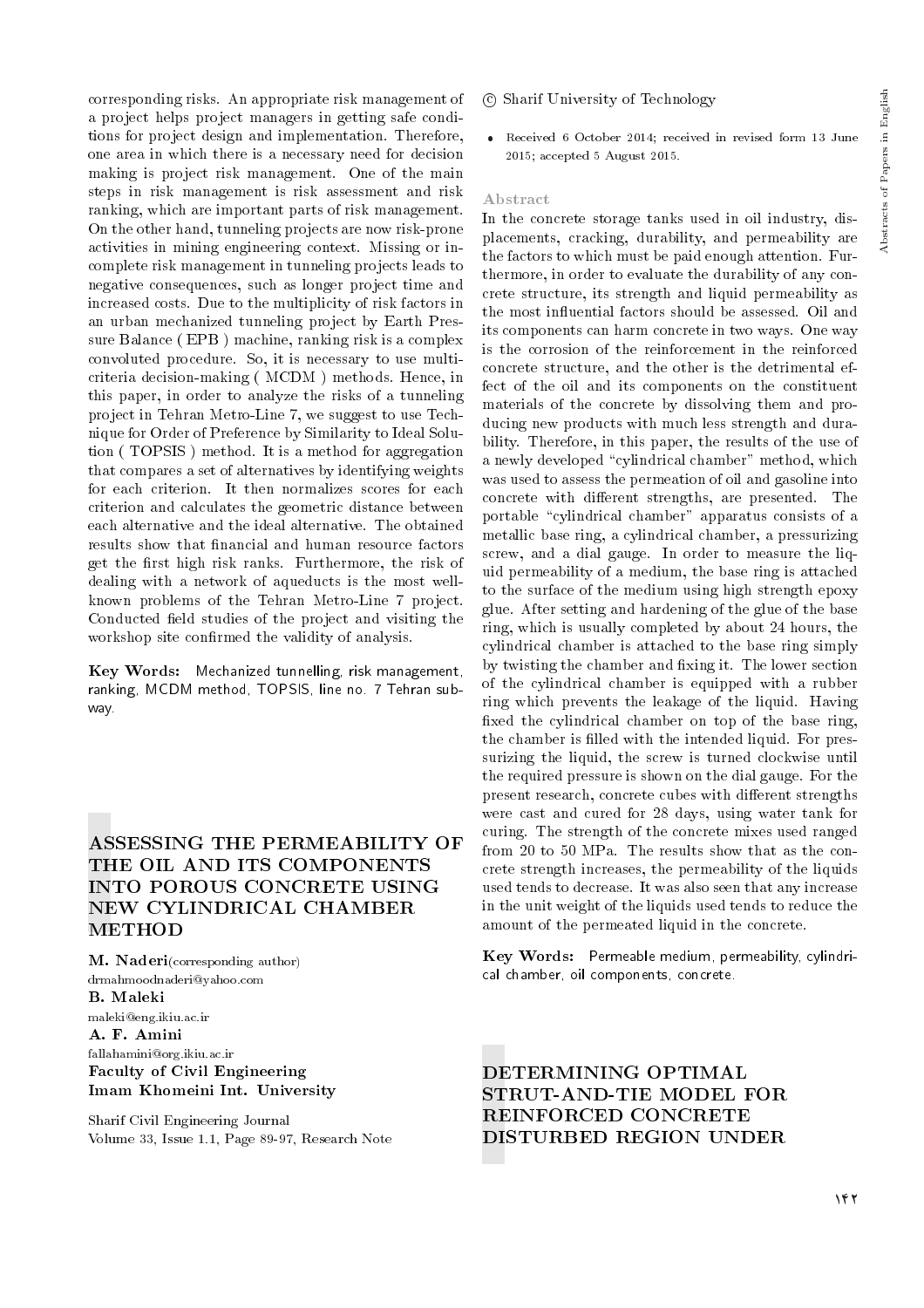#### H. Bakhshi bakhshi hissein@yahoo.com Faculty of Engineering Hakim Sabzevari University F. Faghih khorasani khorasani@gmail.com Faculty of Civil Engineering University and Research, Khorasan Razavi M. Rakhshani mehr(corresponding author) m.rakhshianimehr@alzahra.ac.ir Faculty of Engineering Alzahra University

Sharif Civil Engineering Journal Volume 33, Issue 1.1, Page 73-80, Original Article

c Sharif University of Technology

 Received 17 April 2016; received in revised form 22 June 2016; accepted 19 July 2016.

#### Abstract

Formerly, because of the ease to run and more economical advantage, used widely in steel structures, despite of ambiguities in the nature of the modeling and seismic behavior of the Saddle connections. As expected semi-rigid behavior of these connections, was modeled, designed, and run in detail. In the past decade, large volumes of the construction structures have done with Saddle connections, which the majority of them need for improvement and reinforcement. The need for reinforcement of these structures, make the behavior and function cognition of this connections inevitable. However, many studies have done in this field, but there are a few researches about Saddle connections behavior under both gravity and lateral loads. Although, the gravity load may affect the seismic behavior parameters of this connection. In this paper, the contemporary effects of gravity and lateral loads are studying in various Saddle Kike connections samples. For this, analysis doing nonlinear. First, drawing the moment-rotation curve of the connection under cycle lateral and gravity loads, and for gain to the primary and the secondary hardness of the connection, drawing Push and Hysteresis curves. Also, calculating the maximum Von Mises stress  $((\sigma v)max)$ , max Hydrostatic stress  $((\sigma n)max)$ , the max Equivalent plastic strain (PEEQmax) for prop, pillar, critical weld lines, and up and down cornerstones, in connection parts. Finally, determining the Three-axial (TI) and Equivalent plastic strain (PEEQI) Indexes for connections comparison.

Some results of recent study, after survey and comparison of model connections:

<sup>1</sup>Increasing the cornerstone length size ratio and so, increase of the prop section's elastic module cause to inconspicuous the gravity load effect on connection behavior characteristics (primary hardness, secondary hardness and surrenders moment).

<sup>2</sup>Survey of the TI rapture index in the studied samples cleared that upper cornerstone length increasing, however, increase connection hardness, but according to TI index, the pillar failure possibility in connection state signicantly increases. Also, the increasing of the pillar high, noticeably increases this index in pillar connection. 3-With a survey of the PEEQI rupture index in the studied samples cleared which has not signicant value in different pillars.

Key Words: Saddle connection, cycle load, gravity load, connection hardness, nonlinear analysis.

## RISK EVALUATING FOR MECHANIZED TUNNELING IN THE TEHRAN METRO-LINE 7 BY MULTI-CRITERIA DECISION-MAKING METHOD

S. Soltani mohammadi(corresponding author) saeedsoltani@kahsanu.ac.ir M.S. Zamzam m.s.zamzam@grad.kashanu.ac.ir Dept. of Mining Engineering University of Kashan H. bakhshandeh amnieh bakhshandeh@kashanu.ac.ir School of Mining, College of Engineering University of Tehran E. Mousavi mousavi.miningeng@yahoo.com Dept. of Mining Engineering University of Kashan H. mokhtari mokhtari ie@kashanu.ac.ir Dept. of Industrial Engineering University of Kashan Sharif Civil Engineering Journal

Volume 33, Issue 1.1, Page 81-88, Research Note

c Sharif University of Technology

 Received 26 February 2014; received in revised form 6 July 2015; accepted 1 August 2015.

#### Abstract

Risk management is today known as one of the nine major project management bodies of knowledge science. An effective risk management allows decision makers to identify the project's strengths, weaknesses, and opportunities. Also, they will be ready to respond if they arise. It includes identifying, recording, ranking and recognizing of response actions and also allocation of actions to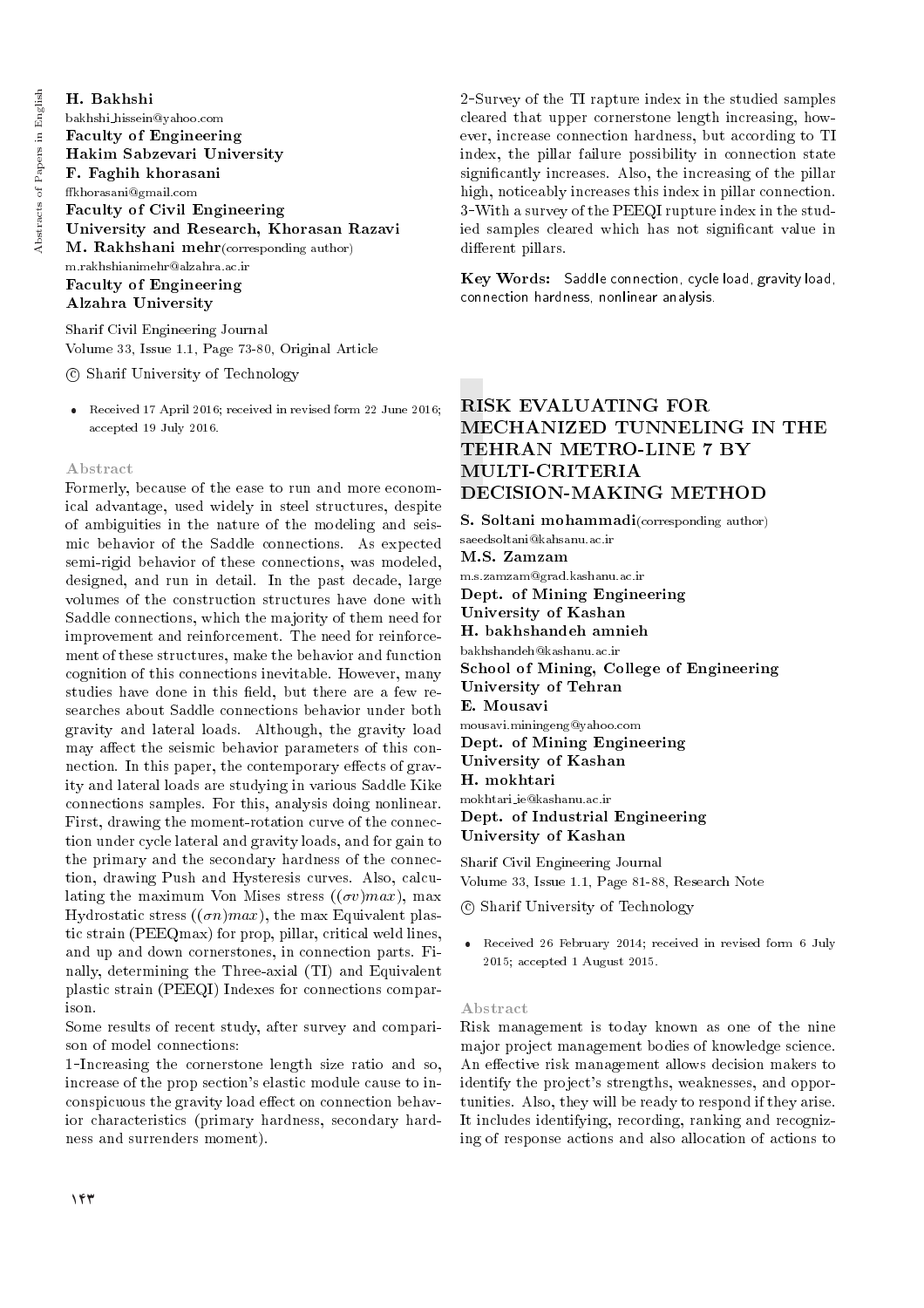By taking advantage of incremental dynamic analysis  $(IDA)$  and defining an appropriate damage state, equipment seismic response is evaluated. Many measures of earthquake ground motion intensity, rather than PGA, have been examined. Finally, it is decided that the peak ground displacement (PGD) can better represent the equipment seismic response among all other alternative measures. Afterwards, porcelain insulator breakage (which outnumbers any other reported failure modes of CVT and LA) and breakage of conductor terminal pads are taken as the two main failure mechanisms of 2-item set of equipment. Moreover, the influence of the gap between FPS stoppers is one of the most prominent variables considered in the present study. The rationale behind the decision refers to pounding of slider against stoppers, which seemes to be a matter of concern.

The IDA curves of the non-isolated 2-item set of equipment revealed that LA is much more susceptible to failure. In order to evaluate the isolation effect on the seismic performance of the 2-item set of equipment, two different cases are supposed: A. Base isolation of CVT while LA is fixed-base; B. Base isolation of LA while CVT is fixed-base. Case A was found to be much more suitable than case B to enhance the seismic performance. Eventually, it is concluded that FPS isolator has the potential to decrease flexural stresses caused by intense ground motions, and this could be enhanced by widening the gap between stoppers of isolator.

Key Words: Capacitor vlotage transformer (CVT), lightning arrester (LA), friction pendulum system (FPS), conductor interaction, incremental dynamic analysis (IDA).

## EXPERIMENTAL, NUMERICAL, AND ANALYTICAL INVESTIGATIONS OF BEARING CAPACITY OF CIRCULAR AND RING FOOTINGS ON REINFORCED **SAND**

E. Naderi

e.naderi@mamasaniiau.ac.ir Dept. of civil engineering Islamic Azad University, Nourabad Mamasani N. Hataf(corresponding author) nhataf@shirazu.ac.ir Dept. of Civil and Environmental Engineering Shiraz University

Sharif Civil Engineering Journal Volume 33, Issue 1.1, Page 63-72, Original Article

#### c Sharif University of Technology

 Received 18 March 2015; received in revised form 15 June 2015; accepted 1 August 2015.

#### Abstract

Ring foundations can be used for communication towers, water and oil tanks, and generally for most structures with axial symmetry about the central axis perpendicular to the foundation. Since lower amount of construction material is used to build the ring footings compared to circular footings with the same external diameter, it can be considered a more efficient and economic foundation than circular foundations. The bearing capacity of shallow foundations depends not only on soil properties, but also on the shape of these footings. The classical relations developed for determination of bearing capacities of such footings are different for square, rectangular, circular and strip footings. A widely accepted relation for determining the bearing capacity of ring foundation cannot be found in literature. The bearing capacity of ring foundation has, therefore, been the subject of some studies in recent decades. In this paper, the results of studies that have been conducted on physical and numerical models of circular and ring foundations are presented. The physical models were made from rigid material with small sizes. All the tests were performed in geosynthetic laboratory of Shiraz University. The computer code PLAXIS 3D foundation, which is finite element software, was used to perform the numerical analysis. Analytical analysis was also performed using classical methods. Finally, numerical, analytical, and laboratory results were compared. The results showed the significant effect of geogrid on the increase of bearing capacity of both types of foundations. In either case, considering circular and ring footings on unreinforced and reinforced sands with a geogrid layer, the results were close to experimental results. The results of numerical analysis of bearing capacity values were, however, lower than those obtained experimentally. The bearing capacities of ring footings were found to be higher than the capacity of counterpart circular footings in all similar conditions. The analytical results showed that lower values of bearing capacities compared to experimental and numerical results due to the scale effect.

Key Words: Circular foundation, ring foundation, bearing capacity, reinforced sand.

SURVEY OF THE SADDLE CONNECTIONS BEHAVIOR UNDER CONTINUES GRAVITY AND LATERAL LOADS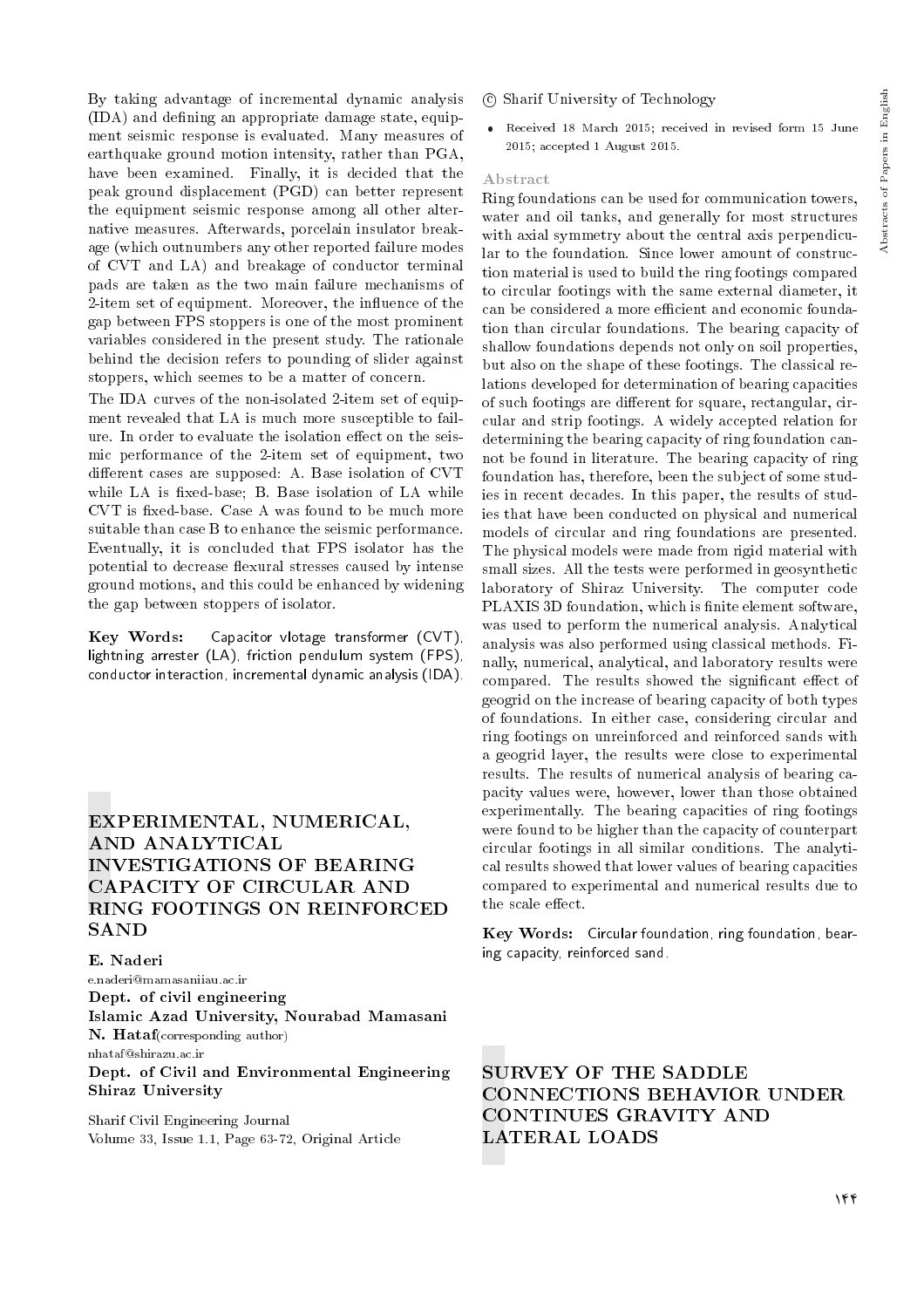tic boundaries; second, highlight special cautions about minimum element size to cover proper frequency range of interest, and third, to introduce the idea of extending the boundaries to the main model in order to substantially increase their absorbing performance.

Key Words: Soil-structure interaction, radiation damping, articial boundaries, Abaqus.

## USE MASS DAMPER WITH NONLINEAR STIFFNESS AND SEMI-ACTIVE DAMPING

M.Kh. Khalili(corresponding author) khalili@tabrizu.ac.ir K. Badamchi k.badamchi@tabrizu.ac.ir Dept. of Engineering University of Tabriz

Sharif Civil Engineering Journal Volume 33, Issue 1.1, Page 45-52, Original Article

c Sharif University of Technology

 Received 14 February 2015; received in revised form 14 July 2015; accepted 15 August 2015

#### Abstract

Structures can have desirable efficiency against natural hazards, such as wind and earthquake, if the maximum displacements remain as small as possible. In order to decrease the structural undesirable seismic noise, increase of ductile and dampers has been studied. In semiactive tuned mass dampers, the proper time dependent damping can be determined using fuzzy control.

A tuned mass damper with nonlinear stiffness and a fuzzy controller is designed in this study for semi-active tuned mass damper to decrease seismic vibration of buildings. Fuzzy control can connect input variables to output ones; in this way, not only the computational efforts are reduced, but also the uncertainty of parameters can also be considered and investigated due to using linguistic variables rather than numeric variables.

A multi-degree freedom building structure with ten stories is analyzed. This building has been subjected to the Abgine, Avaj and El Centro earthquakes. The structure analyses are performed for without damper, passive damper, and the proposed damper cases; in each case, maximum displacement of the stories, RMS displacement of the stories, and RMS acceleration of the stories are compared with one another. The results show that the proposed damper decreases the structural displacements where more desirable results can be obtained with smaller structural damping.

In El Centro earthquake, by the proposed damper, the reduction of peak displacements is more than 37%, the reduction of RMS displacements is more than 84%, and the reduction of RMS accelerations is more than 72%. In Abgine earthquake, by the proposed damper, the reduction of peak displacements is more than 30%, the reduction of RMS displacements is more than 53% and the reduction of RMS accelerations is more than 27%. In Avaj earthquake, by the proposed damper, the reduction of peak displacements is more than 36%, the reduction of RMS displacements is more than 69%, and the reduction of RMS accelerations is more than 49%.

Key Words: Mass damper, fuzzy controller, semi-active damper, nonlinear stiffness.

## INVESTIGATION INTO THE EFFECT OF FRICTION PENDULUM SYSTEMS ON SEISMIC DAMAGE REDUCTION OF SUBSTATION EQUIPMENT

R. Karami Mohammadi(corresponding author)

rkarami@kntu.ac.ir E. Mosaffa emosaffa@mail.kntu.ac.ir

Dept., Faculty of Civil and Environmantal Engineering Khaje Nasir University

Sharif Civil Engineering Journal Volume 33, Issue 1.1, Page 53-62, Original Article

c Sharif University of Technology

 Received 9 March 2015; received in revised form 28 July 2015; accepted 18 August 2015.

#### Abstract

Substation damage, and consequently electricity cut-off, have been always one of the costly earthquake disastrous outcomes. In the present study, a 2-item set of equipment, including capacitive voltage transformer (CVT) adjacent to a lightning arrester (LA) known as vulnerable instruments existing in substations, is aimed to seismically strengthen by isolation strategy. The isolator device considered in the present study is a single friction pendulum system (FPS) which possesses sliding and re-centering mechanisms integrated in one unit. In addition, CVT and LA instruments are cable-connected as well. Since interaction of conductors between equipment subjected to earthquakes is a challenge for seismic design of substations, it is prudent to design the cableconnected system with sufficient cable slackness.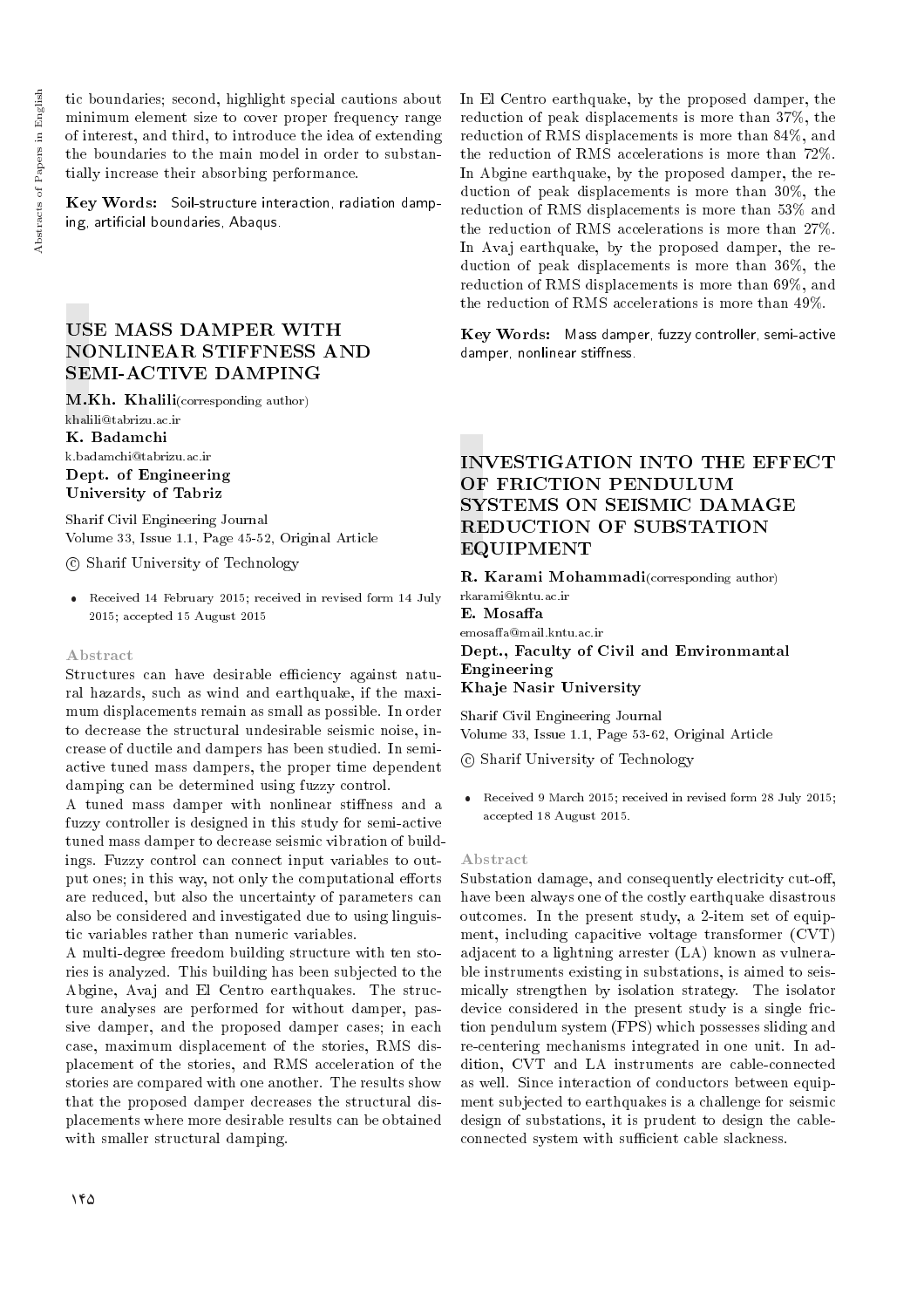Received 6 December 2014; received in revised form 11 April 2015; accepted 29 June 2015.

#### Abstract

This paper presents two effective methods for damage identification in engineering structures by defining damage prognosis problem as an optimization problem. Both of the presented methods are based on the diagonal members of the Generalized Flexibility Matrix (GFMt). In the first method, the objective function is formulated by means of a direct fitting data strategy via inspecting the diagonal members of the GFMt. However, the second cost function is defined by searching the correlation of the diagonal members of the GFMt through Modal Assurance Criterion (MAC). In the proposed methods, we employ the Imperialist Competitive Optimization Algorithm (ICOA) to solve optimization problem. This algorithm is inspired by a socio-political event and applied to a number of scientific problems for finding the optimal solution. The applicability of the presented methods is investigated by studying three numerical examples of engineering structures, namely a three-story steel frame, a plane truss with fteen elements, and a simply supported beam. Different damage patterns are considered and several challenges, such as the impacts of random noise on the measured modal data and the number of available modal data for creating GFMt, are studied. All of the obtained results emphasize the robustness and good performance of the presented methods in damage localization and quantification in the engineering structures. As a result, the comparison between the presented cost functions concluded that the second objective function can be more effective than the first one in terms of an accurate estimation of damage in the real applications. In addition, some studies are conducted for evaluating the robustness of the ICOA in solving optimization problem by running it five times for a special damage scenario. Under the same conditions, the problem is solved by using Genetic Algorithm (GA) for drawing a conclusion about the performance of the optimization procedures in reaching the global minimum point. Although the ICOA reaches to the general optimum point, the GA is arrested by local minimum points in a number of runs. So, it can be concluded that the ICOA is more effective than the GA in searching a complex domain for finding the optimal solution.

Key Words: Structural damage detection, generalized flexibility matrix, modal assurance criterion, imperialist competitive optimization algorithm, engineering structures.

## CALIBRATION OF 2D NUMERICAL MODELS FOR THE CASE OF

### SOIL-STRUCTURE SYSTEMS WITH SURFACE FOUNDATIONS

H. Jahankhah(corresponding author) h.jahankhah@iiees.ac.ir

#### Geotechnical Research Center International Institute of Earthquake Engineering and Engineering Seismology P. Ezzatyazdi

pedram.ezzatyazdi@yahoo.com Sadra Institution of Higher Education

Sharif Civil Engineering Journal

Volume 33, Issue 1.1, Page 33-44, Original Article

c Sharif University of Technology

 Received 17 January 2015; received in revised form 17 May 2015; accepted 25 July 2015.

#### Abstract

Finite element simulations are widely used in soilstructure interaction (SSI) problems. It is usual that the semi-infinite soil medium becomes truncated to a manageable size through artificial boundaries with finite degrees of freedom. However, ambiguous points still exist in different aspects of reasonable modeling of such boundaries. Fixed boundary condition in static analysis can be used with appropriate distance from structure without sacrificing much in terms of accuracy. Using fixed boundary condition in dynamic analysis neglects the propagation of waves into infinity. From this point, the mentioned ambiguity starts with free field motion analysis which normally precedes each SSI problem. Although considering wide soil domain with material damping can help vanish the reflected waves, it is computationally expensive. The current practice suggests viscous or viscoelastic boundaries including spring and dashpot elements. Introducing input motion to the system through such boundary elements should guarantee the correct free field motion in the medium before structural positioning. However, seismic loading from such borders faces frequency content distortions which need to be treated appropriately. In the second stage, the boundaries should be able to properly simulate the outward propagation of waves, emanated by SSI, i.e., radiation damping. Although viscous boundary condition is capable of damping out most of the reflecting waves due to the assumption of 1D wave propagation in setting damper coefficients, it is not able to absorb whole of the body waves with different angles of incident. This weakness becomes augmented in the case of surface waves. Here, the existing limitations on seismic loading in boundaries are discussed. Then, practical solutions are suggested that can improve the arrival and transmitting out of seismic waves from viscoelastic boundaries, properly. The major contribution of this research belongs to new approaches to, first, remove frequency distortion of input motion caused by viscoelas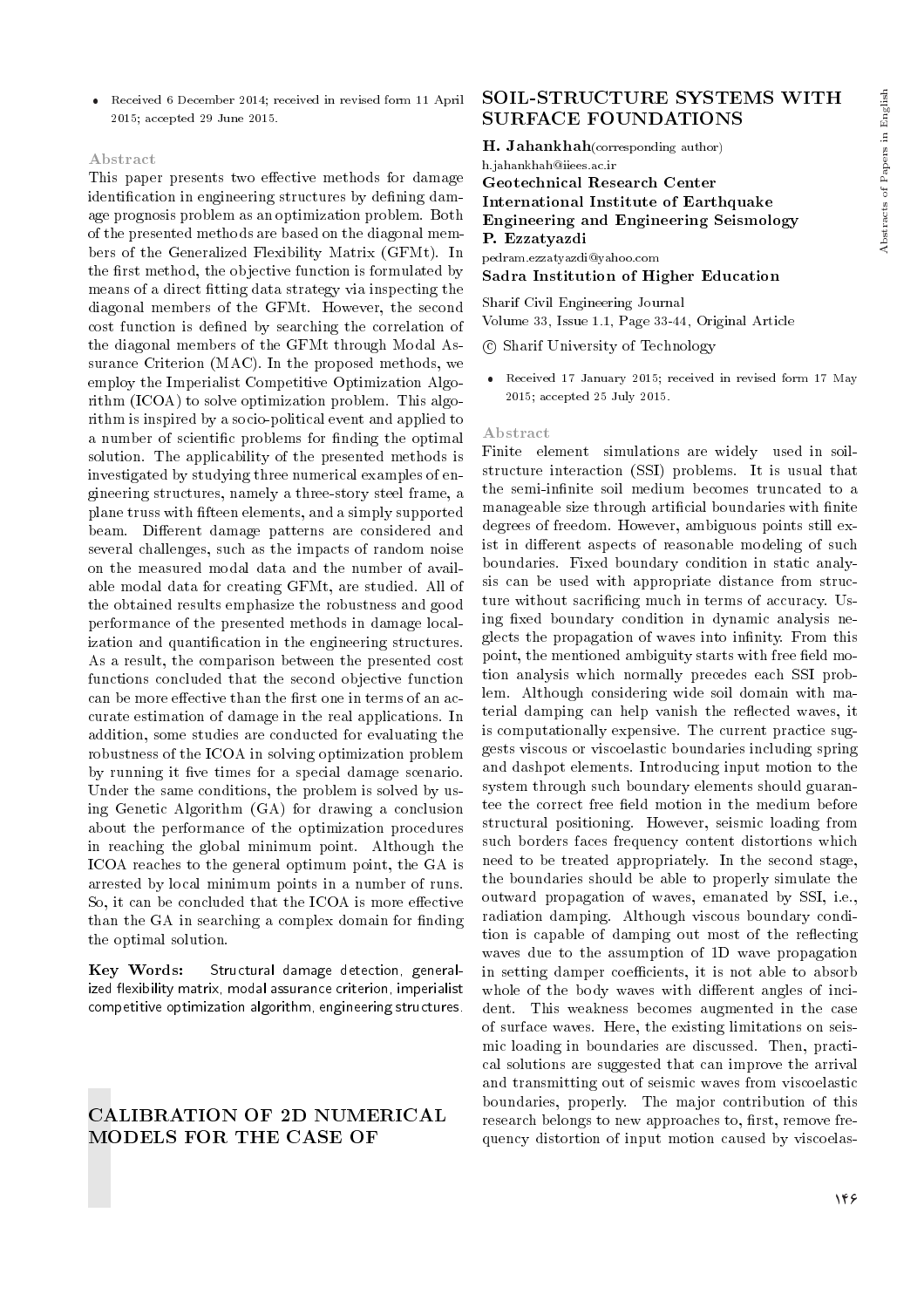intelligence of the Particle Swarm Optimization (PSO) is used to develop an alternative solution method for the ODMAP. The proposed method is applied to solve the problem for Tehran metropolis, and the results are compared against those of the gradient one. The results reveal that the gradient is slightly superior to the PSO in the sense of reduction the objective function value, but the PSO obviously outperforms the gradient method when considering the structure of the adjusted matrix and the sum of its elements. Regarding the CPU times, the PSO can solve the problem in shorter time, due to its simplicity, while both methods use the same algorithm for the lower level problem. The results are promising and encourage further investigation to use the PSO for updating old matrices in transportation studies.

Key Words: Transportation demand, O-D matrix adjustment, bi-level programming, Gradient method, particle swarm optimization (PSO).

## OPTIMIZATION OF STORAGE TANKS CONSIDERING WATER QUALITY CONSTRAINTS IN WATER DISTRIBUTION NETWORKS

#### N. Khajehpour

negar.khajehpur@ut.ac.ir M. Tabesh(corresponding author) mtabesh@ut.ac.ir School of Civil Engineering University of Tehran

Sharif Civil Engineering Journal Volume 33, Issue 1.1, Page 13-19, Original Article

#### c Sharif University of Technology

 Received 7 December 2014; received in revised form 30 May 2015; accepted 25 July 2015.

#### Abstract

The optimum design is considered as very important topic in engineering issues. Water distribution networks are one of the crucial urban infrastructures. In urban water supply systems, tanks or service reservoirs are constructed for purposes of water storage for balancing consumption, emergency and fire as well as preparing design pressure. Considering that a signicant portion of the cost of urban water projects is related to tanks and service reservoirs, designers should optimize the reservoir cost as well as its hydraulic and quality performances. Optimization issues in the design and operation phases of water distribution networks mostly focus on pipes or pump's schedule and less on storage capacity, or constraints associated with quality parameters are less con-

sidered. The reason is that water quality shows its importance in the operation stage; therefore, controlling water quality is done in the operation stage with sampling from different parts of the network. In this paper, in order to optimize the performance and quality of the water distribution network, high performance and easy implementation algorithm of NAACO (Non-dominated Archiving Ant Colony Optimization) is developed in Visual C++, which minimizes the cost and maximizes the reliability of storage tanks. To achieve this goal, the Ant Colony Optimization algorithm (ACO) is combined with simulation software (EPANET) which is capable of both hydraulic and quality analyses. Optimal solutions are presented in pareto curves. Application of the proposed approach to the well known test network of Anytown shows the advantages of this methodology. Also, differences in outcomes based on demand and head driven hydraulic analyses are examined and a relationship between hydraulic reliability of tank and network is proposed. Results show that this methodology can well cover the aspects of the problem and leads to the favorable decisions in the operation of storage tanks in water distribution networks considering quality constraints.

Key Words: Cost, multi-objective ant colony optimization, , reliability ,storage tank, water quality.

## DIRECT AND GEOMETRICAL TRACING OF THE DIAGONAL MEMBERS OF THE GENERALIZED FLEXIBILITY MATRIX VIA OPTIMIZATION-BASED APPROACH FOR STRUCTURAL DAMAGE IDENTIFICATION

A. Zare Hosseinzadeh ali hoseinzade@civileng.iust.ac.ir G. Ghodrati Amiri(corresponding author) ghodrati@iust.ac.ir Dept. of Civil Engineering University of Science & Technology K. Shakeri shakeri@uma.ac.ir S. Golara shervin.golara1@gmail.com Dept. of Civil Engineering

## University of Mohaghegh Ardabili

Sharif Civil Engineering Journal Volume 33, Issue 1.1, Page 21-32, Original Article

c Sharif University of Technology